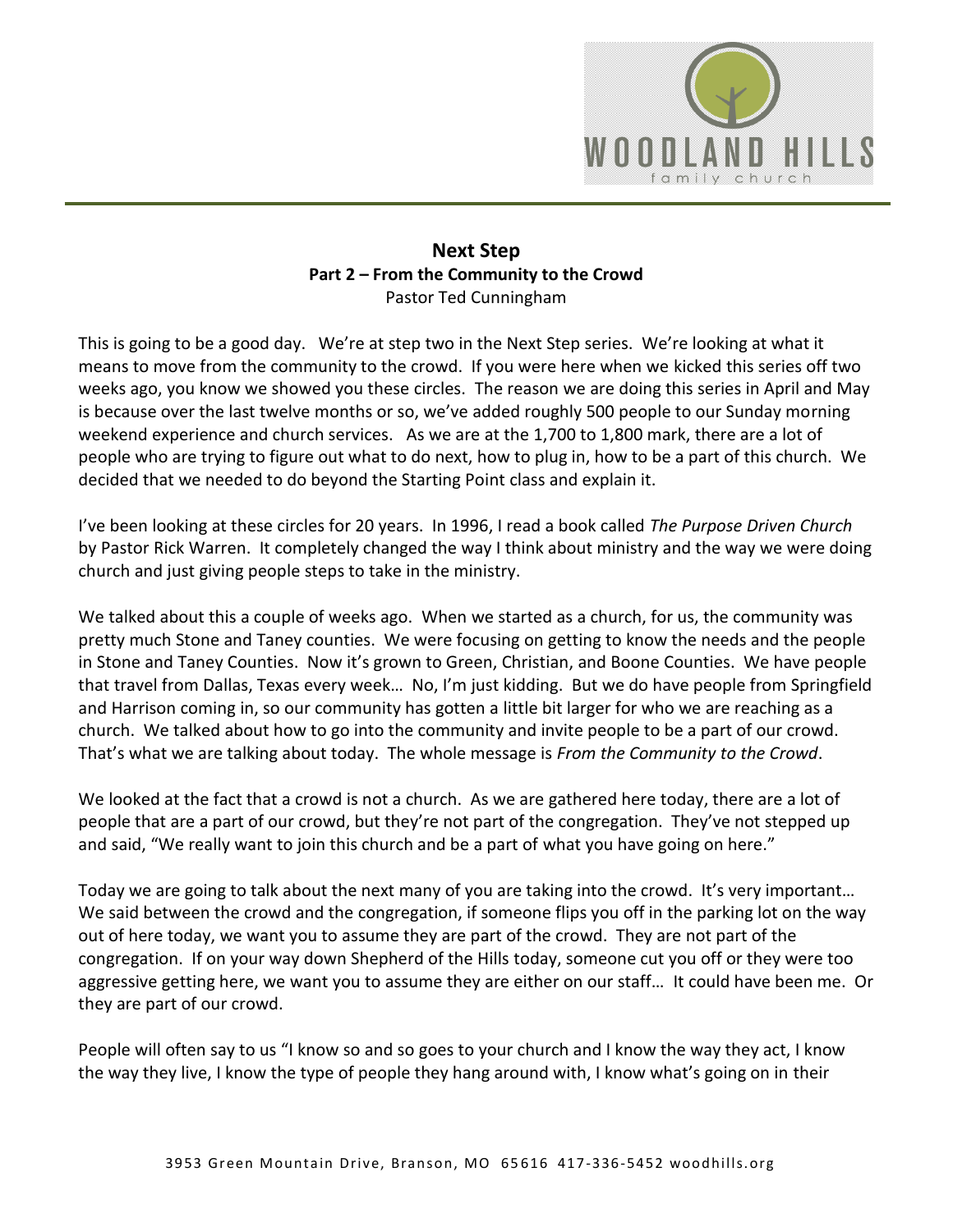marriage, I know the other women he's been with." I hear this around town a lot. "And they call your church their home." I want you to hear that we are grateful for that because they are part of the crowd.

Today we are going to see what Jesus thought about the crowd and how Jesus attracted the crowd. We know that for many of you, your next step is becoming a regular attender of the church. Here's what we know. Everyone in here has a next step to take. Here's what's hard about a church like this. All of our steps are different. We are all at different places. You see some people and you wonder how they got there. Well, they didn't get there because they took one step last week. They're there because they've been a believer for 30 to 40 years. That's not the story for some of you. Your story may be that you've been unchurched your whole life and you don't have any connection to a church or denomination.

I love the people that tell me they are Baptist and when you ask them what that means, they say their grandma was Baptist. I've talked with guys where I've been trying to counsel them out of an affair. I invite them to church and they say they can't come to our church because they are Baptist. I'm like, "I don't think that really matters right now. I think we have bigger fish to fry, to use an Ozarkian term here, buddy. Technically, you don't have a denomination. You need Jesus." That's a big part of it for us. We want you to know that everybody… Life change is typically slow.

We don't' want to be that church where we say come see what God is doing here and, by the way, I know this is your first Sunday, but next week we are going to give you a tee shirt and you're going to be serving. Staff doesn't like this part. They're like "Don't give them too long to hang out in the crowd." We are good and comfortable with the crowd. We're good and comfortable with people being here today. They don't' know the Lord, they've never placed faith in Jesus, and they're next step is from the community to crowd.

In the weeks to come, we're going to talk about a lot of other steps. Some of you been a part of our crowd for ten years. We're inviting some of you today to be regular attenders of our church. Some of you have been a regular attender for ten years and you like being considered a guest for the past ten years. Maybe it's time for you take a little step.

Remember what we said the two goals of this series are. 1) You think through your next step and what step you need to take. 2) This second goal really applies to today. I know a lot of you have seen this before and a lot of you have heard me talk about this before, hundreds of you in here have probably heard this and your thinking *here we go again*. I want you to focus on the second goal. The second goal, as we talk about and look at the scripture today, is that you would think of someone who needs to take a step and you would encourage them, invite them to take that step. It may be a family member, a friend, a co-worker. You know someone in the community that needs to be a part of what's going on here on Sundays.

Next week, we'll talk about moving from the crowd to the congregation. We also don't want a congregation of a bunch a pew sitters. We want people that plug in and begin serving. For many of you, your next step will be on Wednesday night, April 20, which is Home Link. You've been a part of the congregation for quite some time, but you've never plugged into biblical community. Wednesday night is a next step for you.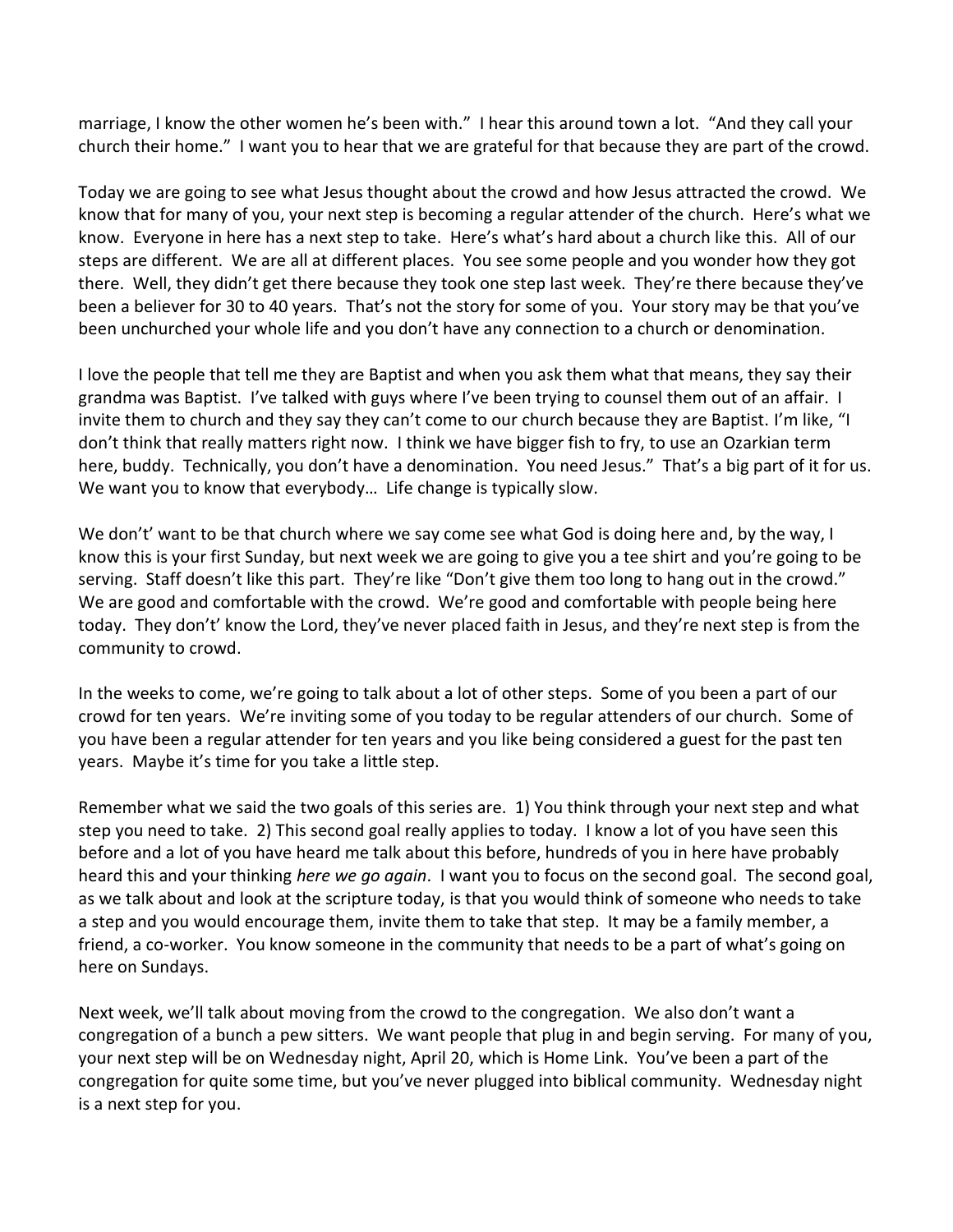In a couple weeks, we'll talk about moving from the congregation to the committed and then ultimately, "I'm in Home Link, I've joined a home group, I'm part of what's going on, I'm serving," and you become part of the core. The core of any church are those who are going back out into the community and inviting people along.

I always love asking people what they think about church. When I'm meeting someone new, I don't usually lead out with "Come to Woodland Hills this week." I like to find out if they go to church and if they don't, why they don't go to church. I like to get into their life a little bit.

There are two groups of people we are going to talk a lot about today: the churched and the unchurched. When we started Woodland Hills, our heart was to reach the unchurched. Those are people who have been frustrated by church, people who have had a bad experience in church, people who were run out of a church, or people that don't even have a connection to church. They don't have a family connection or a community connection. They don't know the first thing about it. They just know that Christmas is about the Nativity. That's about the depth of their biblical knowledge. Our heart is for that person. We've never set out to be a church where we go gather up other church members from other churches. That's never been part of our heart or part of our goal or part of our desire.

When you ask the unchurched why they don't go to church or why they don't come to a church like ours, here's what you hear from them. These are the three most common. I love this first one because I hear it all the time. "I haven't stepped foot in church since  $\blacksquare$  "I usually get an age attached with this one. "I haven't stepped foot in church since my grandma passed away. The funeral was the last time I was in a church." "I haven't been in church since that terrible church experience. I looked around and thought *this place is so full of hypocrites, I'm done*."

Would you raise your hand if you've been part of a bad church experience? And it's not this church, I'm hoping. Some of you are thinking *Why doesn't he ask if we are part of one right this very second?* I'm not going to ask that one. But, you'll get a lot of reasons why people haven't stepped foot in church.

This is one of my favorite ones. I'm not going to church because I'll be struck by lightning." Raise your hand if you've heard someone say that. "I'm the greatest of sinners. If I go into a church and they see me…" This is what I love about… We have to be very careful. This is part of training a congregation too. We're talking about moving from the community to the crowd, but I also need to work with the congregation today with that second goal of this series. When someone comes to Woodland Hills and you're shocked their here, it's a bad response to gasp and say, "What are you doing here? I know it's a castle, but technically, we're a church right now. Did you know that?"

This is small town Branson. Some of you see people from your past and you just turn and walk away. "The last time I was with them, we were smoking stuff that is only legal in Colorado and listening to music we shouldn't have been listening to." That's what I love about this church. The heart of this church is when the unchurched show up, we celebrate. We're excited you're here.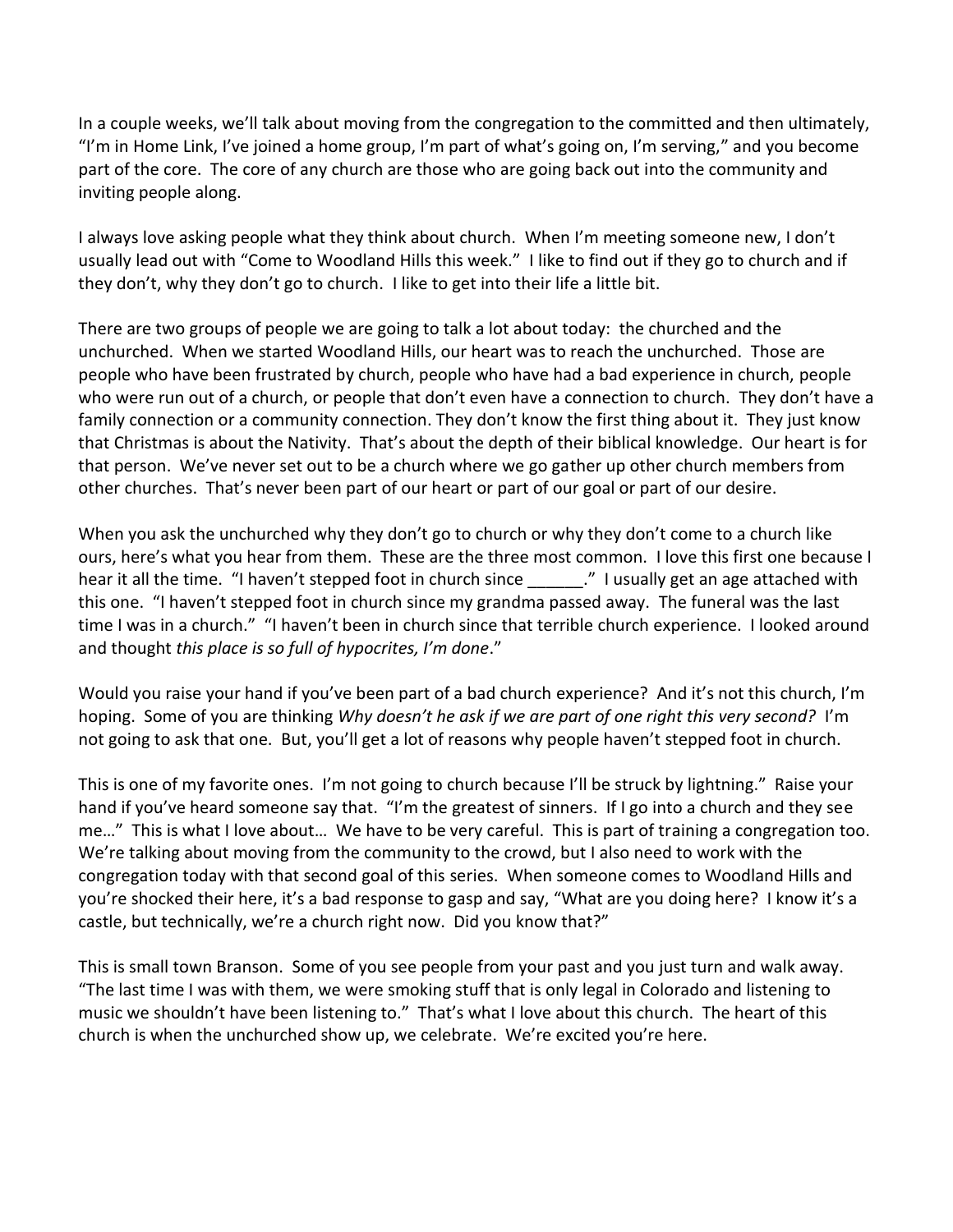How about "I don't want to get yelled at anymore." Some grew up going to church… this is a lot of the unchurched in Branson. I meet a lot of those that say, "I was yelled at so much from a preacher when I was growing up."

Growing up, I remember one evangelist that came to our church. One year, his tone completely changed. He was nice, kind, gentle, loving. What happened? He shared with our congregation. He said, "I was at a revival." Remember revivals? "And a young man came up to me. It was a Tuesday night and he'd had a bad day at work. He said, 'Pastor, please tell me that tonight isn't going to be a night where you just yell at us all night. I've been yelled at all day; I could use a little refreshment.'" He'd never thought about that. What joy is it for you to bring your lost family and friends to a church and have us scream and yell at them for 30 or 40 minutes.

These are the reasons I get for not coming to Woodland Hills. "The music is too loud." "The church is too big." "They have too much fun."

What's funny is these are the exact reasons why the unchurched come here. "The music is too loud, it's chaotic, and it's crazy. Turn it down." Whenever someone blames me for the music volume, I say, "That's completely Russell. I have nothing to do with that." When someone comes back to the booth and tells him to turn it down, I've taught him how to fake turn down the button. That doesn't feel right. That feels like hypocrisy a little bit right there.

We heard this when we went from one service to two services. People didn't want to go to two services because they wouldn't know everybody. That's okay. We're okay with the crowd. We can grow larger and smaller at the same time, as we are going to see in a second. I've heard some people ask why so and so doesn't come to church anymore. They do, they just don't come to your service time or sit in your region of the theater. We're okay with too big.

Then they have too much fun. I love what our student pastor says. He goes "If you don't like lots of people and laughter, you're probably not going to like heaven." Let that sink in for just a little bit. I think both are going to be there.

# **1. Jesus attracted large crowds**.

Jesus was in large crowds a lot. Here's what the scripture says in Luke 14: 25*. Large crowds were traveling with Jesus…* If you see this in movies and in pictures or posters at Christian book stores, you always see Jesus at the front as he's walking down the path. There are always six disciples on his left side and six disciples on his right side and then the Forest Gump group running behind him. Does anybody know what I'm talking about? That's not the picture that scripture paints.

Look at what scripture says about the crowd in Luke 8: 42. *As Jesus was on his way, the crowds almost crushed him.* It was a mob. It was chaotic. There was so much going on, so many people, so many interested parties gathering to hear what he was saying. When he would try to get away from them, the scripture says they would follow him. He couldn't get away from them to the point it almost crushes him.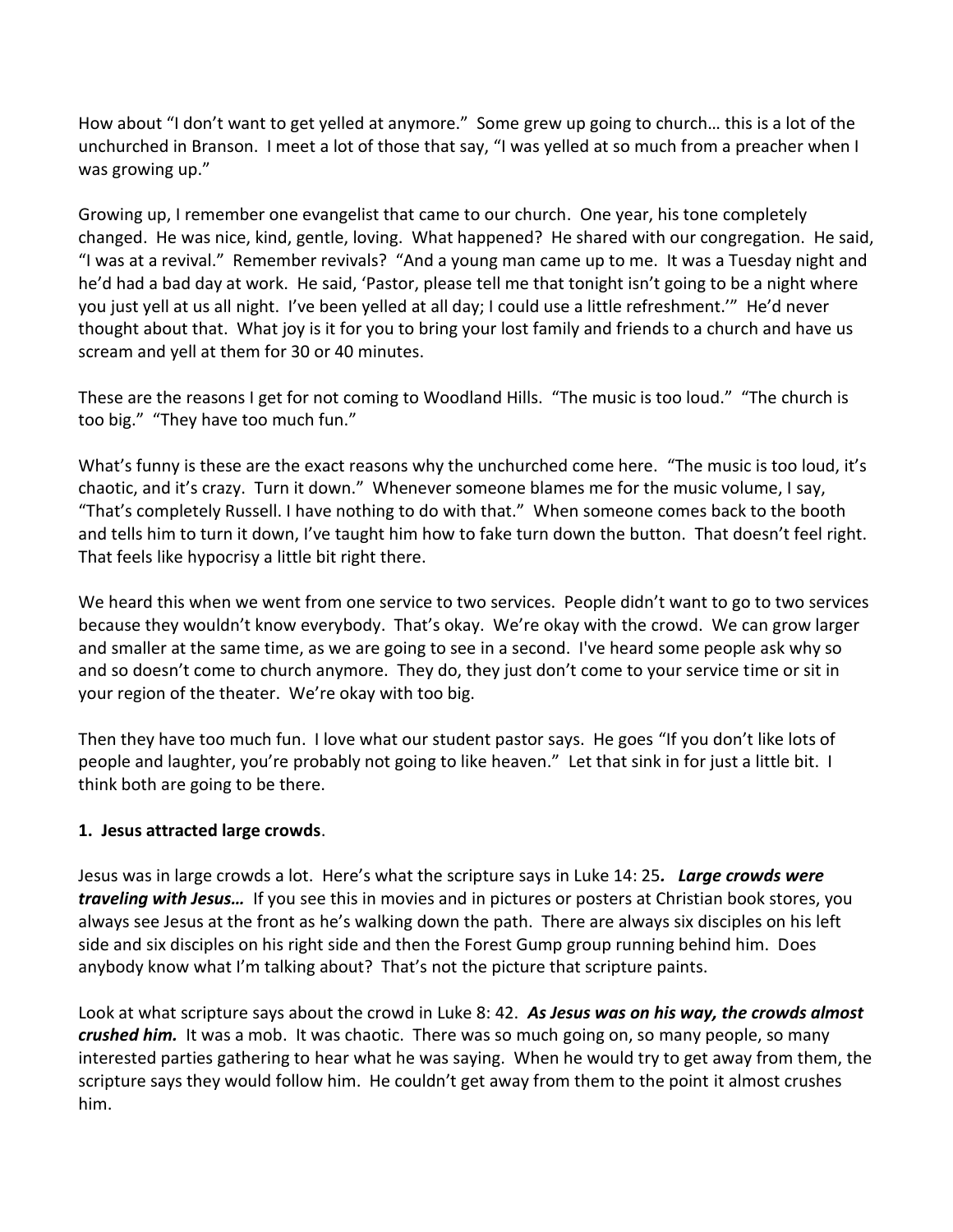We can get this way a little bit with crowds. "The crowd is too bid, the parking lot is too crazy; why would I want to go and deal with that?" It's because of the second point.

# **2. Jesus loved and ministered to large crowds.**

Jesus didn't run away from them. He was actually moved when he saw them. I'm working on this one personally. This is one I need to deal with a lot more because the staff around here jokes with me that I'm doing everything I can to keep us from going to a third service. So whenever you hear a message where I'm angry or mad, or going at it, that's to keep us from going to a third service. That's not true.

We just know that 9:00 and 11:00 are the sweet times for the unchurched. Even if they are unchurched, there's something in their mind that they have to go between 9:00 and 11:00. You heard me a couple of weeks ago ask how many of you would want to do a 7:30 service and like 12 hands went up in the first service. So, we did it at 8:00 and 10:00 and 12:00 and some of you were like "You better not move 11:00! I am not hitting the buffet after the Methodists, the Presbyterians, and the Baptists. I am going to get there when I get there. You wrap this thing up no later than 12: 10." Some will tell us to quit catering to people. We will cater to the crowd with service times because service times are nothing biblical. We love 9:00 and 11:00. We're trying to figure out how to accommodate more people as we get to the 2,000 mark without moving off the 9:00 and 11:00.

This one is for the congregation right here. I want the unchurched here to hear this and process this, but I need to speak to the churched for just a little bit with this point because this is for me big time as well. I tend to get overwhelmed by large crowds. I tend to try to sneak away from them as fast as I can, and I don't want that to be my first reaction.

We were talking about how we could get people to go over to fast pass parking. One of the ideas we had… I thought it was a great idea that our team came up with. If you would commit to a year over in fast pass parking, we will give you a free Fitbit.

Jesus loved and ministered to these massive crowds. And when you read in the scripture about Jesus feeding 5,000 people, commentaries will show you that they typically only counted men in that day. They didn't count the family gathered around the men. So some of these crowds were up to 15,000 people. That's a ton of people.

Look at what the scripture says in Matthew 9: 36. *When he saw the crowds, he had compassion on them, because they were harassed and helpless, like sheep without a shepherd.* Now there is a man in my life… I've had two men in my life. One of them has gone to be with the Lord. But, there is another man in my life who has taught me how to do this right here. This hasn't been me and I'm a pastor. The shepherd part can be very challenging. His name is Joe White. He's on our teaching team here.

I've watched Joe work with crowds. It's overwhelms me to watch him work with crowds. One of the first crowds he took me to was almost 15 years ago.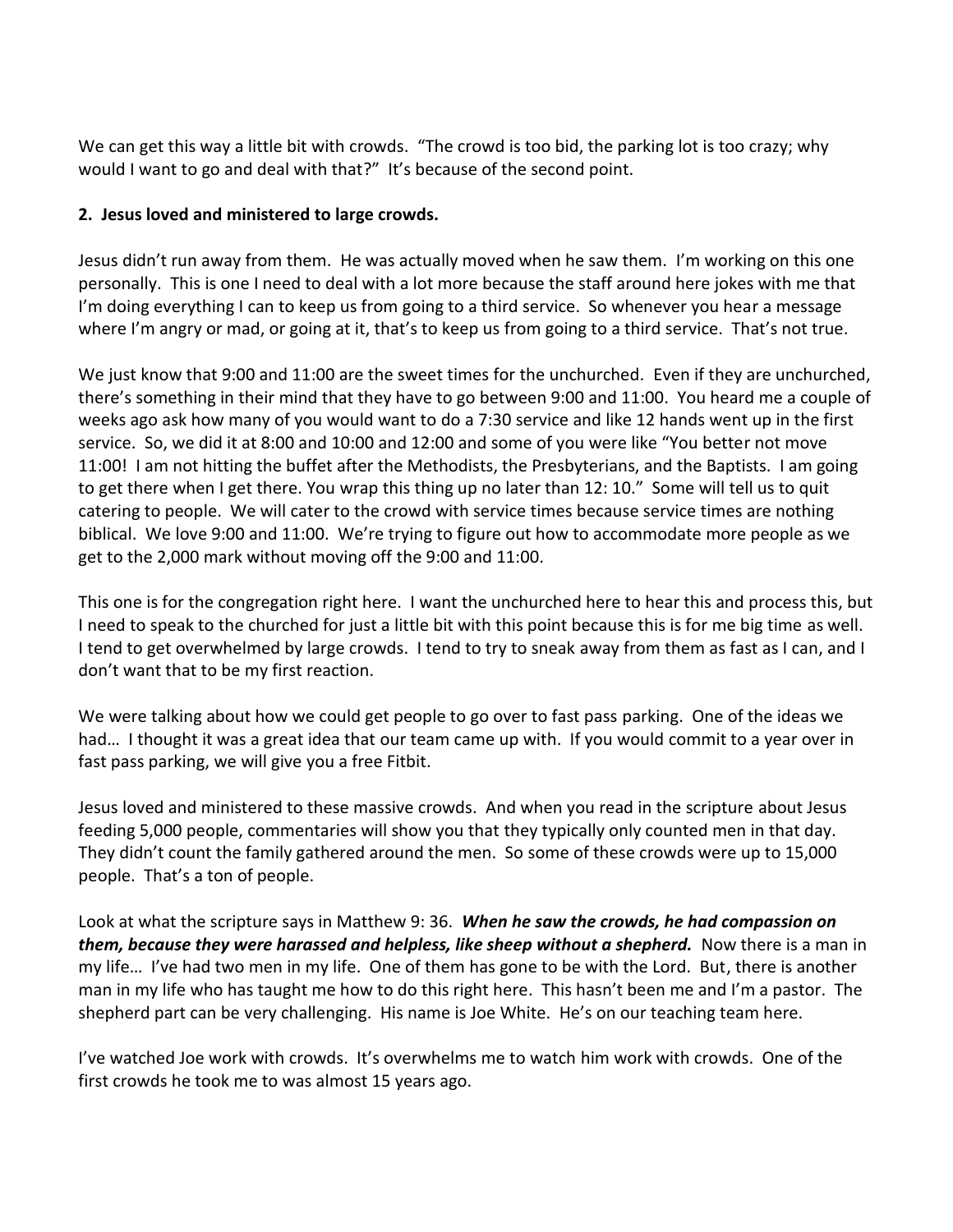He said, "Come with me on a trip. I need your help to do some ministry." I asked where we were going and he said, "We're going to Ohio to a maximum security prison."

The room was full. There were 500 to 600 guys. They were murderers and rapists with life sentences and I'm sitting there going "What do you want me to do? Pass out note cards and pens?"

He said, "No, when I'm done… I'm going to build a cross and present the gospel." His heart is for this group right here in a way I've never seen. He said, "I want you to come up, stand with me, and hug every guy."

I said, "And get shanked? Are you kidding me?"

This is the scene. Afterwards… You know if you've sat through a Joe White talk. He's hitting the emotions. He is a guy of mercy. He's presenting the gospel, and they start lining up. I'm the first one they come to and as I hug them, I'm going "Come here, big boy. I got ya. This is how Jesus would hug. Now move it along." There were three pats per person. I looked over at Joe… You have to be careful around Joe. I'm just warning you. If you ever come up here, be prepared for him looking at you. He looks through your eyes and into your soul. He grabs you by the back of the head, presses your forehead up against his, and puts cheek to cheek. I'm watching him embrace these guys and love these guys and I'm just hugging them with three pats and sending them on.

Harassed and helpless… The crowds that followed Jesus were lost. They were harassed and helpless and Jesus was moved by this. He had compassion on them. If our hearts, as a church family, could be to not rush to the parking lot to get away from the unchurched people so they don't get to the food before we do... Our hearts should be look around at all the people in here that are harassed and helpless. Who can we find? Who can we connect with? Who can we go up to and embrace?"

I feel I've gotten better since that day, 15 years ago. I want to see the crowd and not figure out ways… A lot of churches program to stay small. We don't want that. We want the good news of Jesus to go out into our community so we bring them into the crowd.

Look at what the next passage says in Matthew 15: 30*. Great crowds came to him, bringing the lame, the blind, the crippled, the mute and many others, and laid them at his feet; and he healed them.* The harassed, the helpless, the lame, the blind, the crippled, the mute, and many others. To me, this is a picture of who the church should be reaching, and not seeing them as a problem, not seeing them as too much to handle, not seeing them as too difficult. These are the people that laid at the feet of Jesus and he healed them.

Would that this be our attitude towards the crowd that gathers here at 9:00 and 11:00 every week. It's the heart of Critter Street, Wild Woods, Crew, Roots, Organic, and The Fort. We're gathering a crowd. We hope that if we are a loving church, a church that loves like Jesus loves, we should see the harassed, the helpless, the lame, the blind, the crippled, the mute, and many others showing up here week after week and we are excited that they are here. This is our heart. This is what I'm asking the Lord to work on more in me.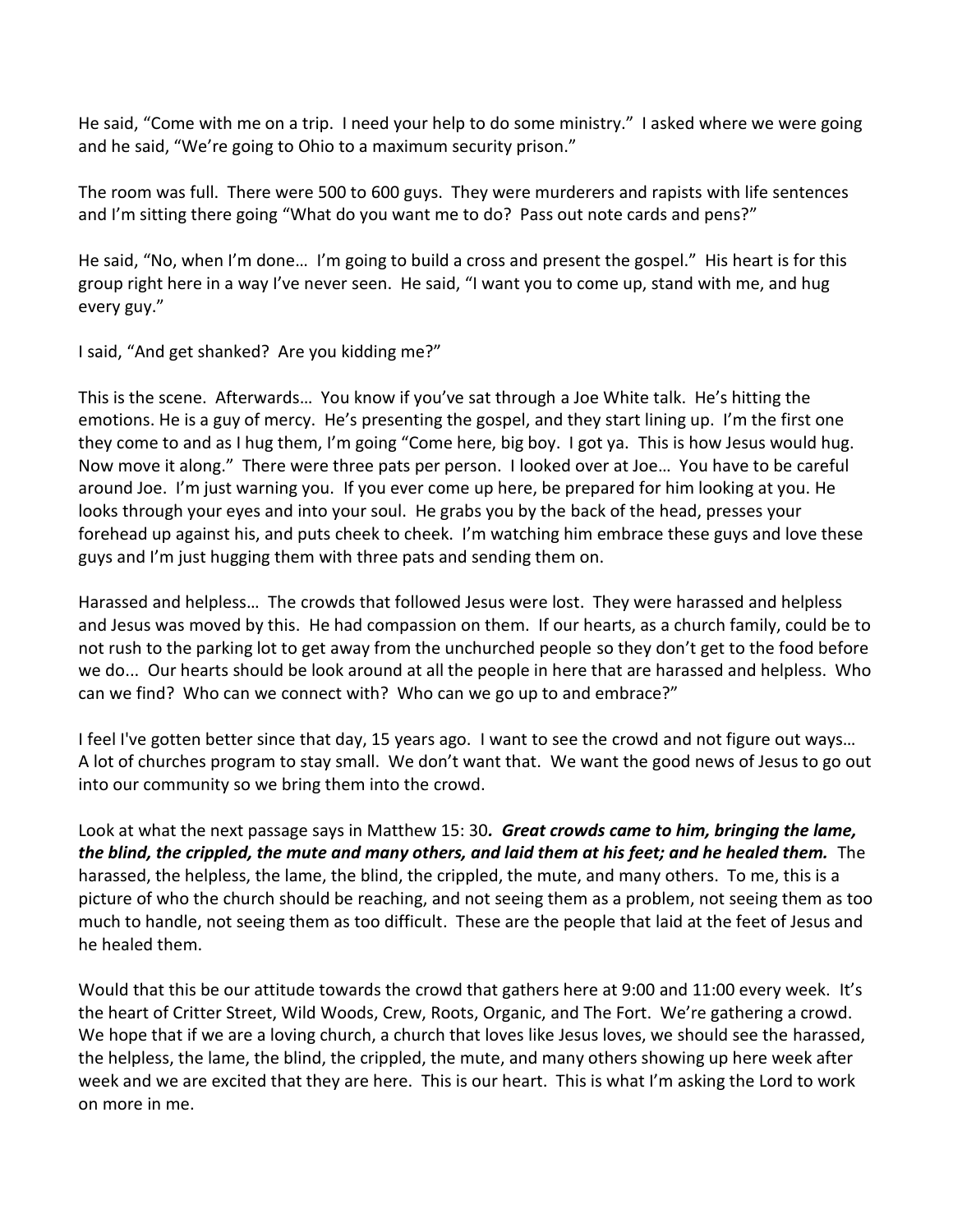#### **3. Jesus engaged large crowds with interesting stories and practical teaching.**

He started with meeting their need and then he would teach them deep truths about the kingdom with an earthly story. We call them parables. All the 38 parables start like this: "The kingdom of Heaven is like…" Then he would share.

I met a lady at a banquet in Springfield a couple of weeks ago. We were talking about churches and everything. She was telling me about her church. She said, "We found a church my husband really likes because it's an intellectual church. We're not really big into the story telling churches."

I felt a tad wounded, but I thought *It's not about me; let's talk*. Please don't be offended by what I'm about to say, but I'm thinking an intellectual church in the Ozarks... I'm not offending you; I'm here and I'm pastoring, right? We're trying to reach people from Arkansas all the time. That's a joke; don't get offended.

As soon as she said they prefer and intellectual church, my immediate thought was *that's a small church*. Again, we're talking about the unchurched. I don't walk around Branson finding unchurched, lost people looking for an intellectual church. There may be some and I get that, but that's not the majority of that first circle of the community. I don't walk around with someone and then invite them to church and they're like "Yeah, but I've been thinking about this. I just lost my wife, my kids won't talk to me, and I'm an addict. I really need a church that will take me verse by verse through Revelation." I just offended all the Bible Study Fellowship people in the room. I'm great with all the Bible studies that we have around here that take believers deeper. I get that they do reach the unchurched, but we have to think about this from a community perspective. What are the needs in our community and are we reaching them? In 20 years of ministry, I've never once met one person that goes "I'm so frustrated. I can't figure out how to correlate the Book of Daniel to the Book of Revelation." I don't hear that. I know I'm offending some right now and I'm not sorry.

I just want you to hear who the community is and how we teach Jesus to the crowd. Jesus used interesting stories and practical teaching. The scripture says this in Mark 12: 37. *…the large crowd enjoyed listening to him*. Hopefully, the kids go away from Critter Street and Wild Woods today and they want to come back. They learned about Jesus and it was fun and exciting. May that always be our heart.

Again, to just encourage our congregation. Be the one who goes after the harassed and the helpless. Be the one who goes after the lame and the mute and the crippled, and many others. We have folks in our church… I don't know if you've seen it, but there have been plenty of times – it seems like every other week – that people leave in the middle of the service in a very demonstrative way. Something is said or they're frustrated and she picks up her purse, puts it under her arm, and walks out.

What I love are the church members that get up and go after them to find out what is wrong. Here's what I give you permission to say. Engage them and say "Let me just tell you that he ticks us off all the time too. After a while, you kind of get used to it. You find out that he really does care for you and love you."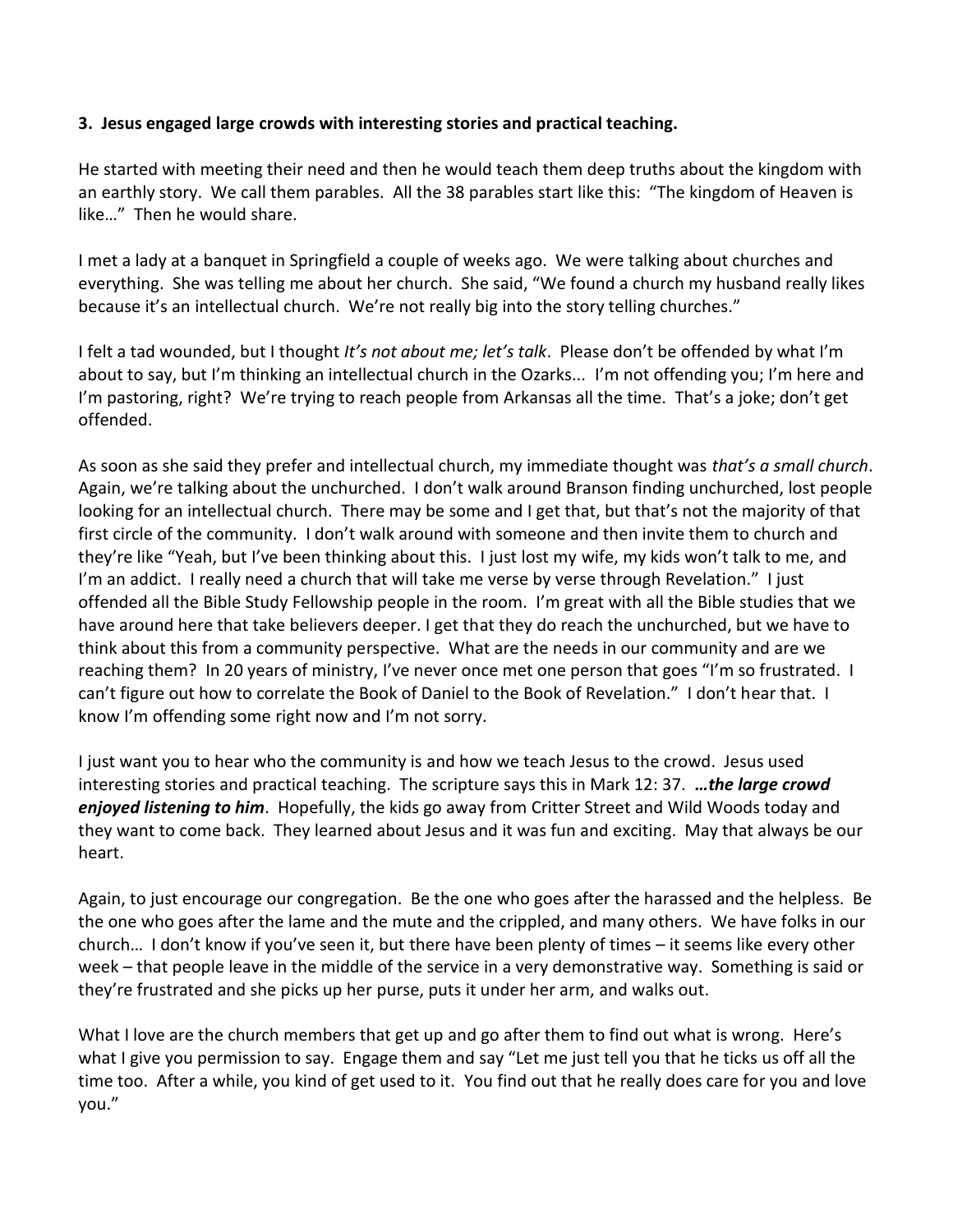"Sometimes he says things that he doesn't really fully think about before he says them. Sometimes his filter is turned off. We prefer his filter on, but you caught him with his filter off." Go up to them. We have such a mob mentality today and politics is a big part of this. We see a group that we don't agree with or a group we don't like and we are now the opposition. Rather than finding how you can go and find out who they are and share with them.

For some of you, maybe your application to this message is to actually go up and talk to someone who will be voting for Bernie Sanders. I still think that one of the best ways that you can minister to a Bernie Sanders voter… I might as well go there because we've covered a lot. I've picked on Trump; I've picked on everybody. But, just get some brown paper bags with lunches in them and just walk up to them while they are picketing and say, "Hey, here's a free lunch." And your follow up line would be "I know you were already expecting this." I'm just trying to help. Come back next week and there will be a Hillary joke. And then we're just going to cycle them: Hillary, Bernie, Trump, Cruz, and… Oh yeah, Kasich, that's right. That's the joke right there.

# **4. Jesus withdrew from large crowd to be with a small group**.

We're going to talk about the next couple of steps, but this message isn't about the next couple of steps. How can a church grow larger and how can we minister to crowds? It's because we grow larger and smaller at the same time. We call them home groups, but the scripture says this about Jesus in Matthew 26: 20. Jesus would withdraw from these large groups and, *When evening came,* (speaking of the Last Supper) *Jesus was reclining at the table with the twelve*.

Within the twelve that he would hang out with, he had an inner circle of three. It was Jim, Pete, and John. Here's one of the times we read about that in scripture in Matthew 26. *[36](http://www.studylight.org/desk/?q=mt%2026:36&t1=en_niv&sr=1) Then Jesus went with his disciples to a place called Gethsemane, and he said to them, "Sit here while I go over there and pray." [37](http://www.studylight.org/desk/?q=mt%2026:37&t1=en_niv&sr=1) He took Peter and the two sons of Zebedee along with him…* So he would get with a small group and then an even a smaller group yet.

# **5. Jesus withdrew from large crowds and small groups to be alone and pray**.

This is important because Jesus would engage, do ministry to large groups, speak to large groups, but we have to remember this and we read this in the gospel of John. Jesus didn't say a word that his Father didn't give him. So his time alone with his father to have fellowship with his Father…. He not only wouldn't say a word unless his Father gave it to him, but it was not just what he said; it was how he said it. It was his content and his delivery.

The scripture says this in Luke 5: 16. *But Jesus often withdrew to lonely places and prayed*. From the crowd to the small group to our one on one time with our heavenly Father.

In dealing with the crowd, let's do something very practical as we close this out and as we talk about reasons why people visit.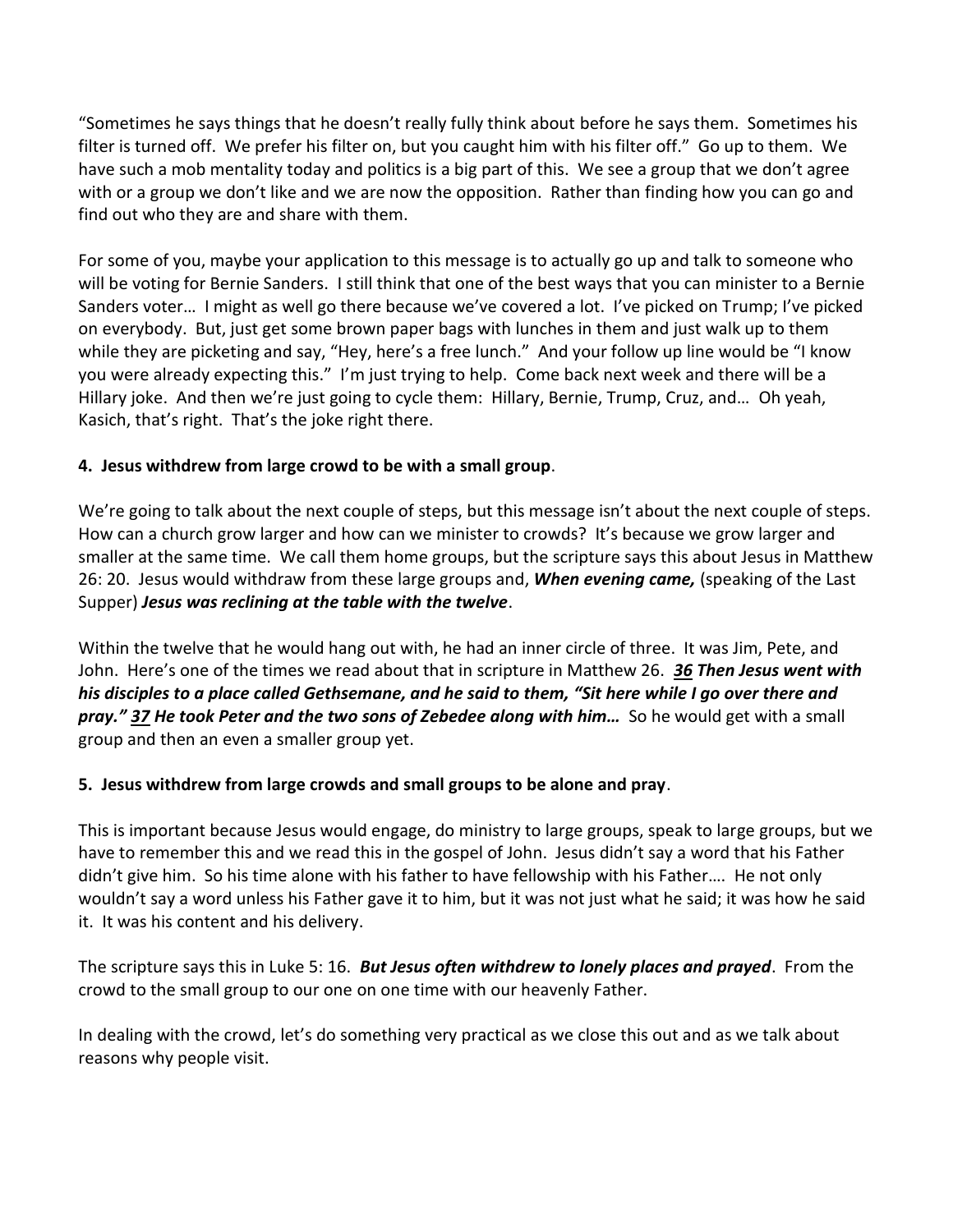#### **Reasons people visit**

The number one reason people visit a church is because they were personally invited by a family member or a friend.

This week, we were having lunch and the server brought bread over to our table. I don't know what happens inside of you when bread shows up to the table. What happens inside of me is *"Can I get a halleluiah? Can I get an amen? It feels like a Holy Ghost rolling through me…"* That's how I feel. And this bread was warm and the butter was soft. Does anybody know what I'm talking about? Shame on you restaurants that bring me butter that looks soft and I take the knife and I try to spread it and it's frozen. You are of your father the devil and a child of darkness. You soften that butter.

My heart is just racing at this particular restaurant as I'm cutting into the bread and I've got the butter going. The server hasn't even left the table yet. He asked me when our service times were. As I'm focused on spreading the butter on the bread, I quickly say "9:00 and 11:00."

He walks away and Amy goes, "Ouch! That's what we in the biz call low hanging fruit. He just asked when our service times were and you didn't invite him to church."

That was a missed opportunity right there. When he came back up to the table, I sat the bread down and I said, "Hey, my friend, the service times are at 9:00 and 11:00, but more than that, we would love to see you there."

Maybe he's here right now. I hope he is. He said, "Yeah, I haven't been to church in while." Then he tells me it's because of a bad church experience.

I just had one recently and 15 years ago, he and I went through a bad church experience together. I was on one side and he was on the other. I thought, *Wow, Father, you can heal! This is what you do. It's not time that heals all wounds; Jesus heals all wounds.* That was 15 years ago, so I'm hoping that with those that we had the same issue with eight years ago, we can find healing there. So, I have to have eyes ready because a personal invitation is the number one reason people visit.

Let me give you some others. They visit because of the holidays: Christmas and Easter. They visit because of funerals and weddings. Another reason they visit is a big one. They get married… A lot of young people get married and they stop going to church. It's their morning to hike, their morning to go do stuff before work starts up again on Monday. Then they have this little thing we call a baby. After they have the baby, they realize they aren't going to be able to do this on their own. What they end up doing is coming to church. We put so much energy into Critter Street, Wildwoods, and Crew because of so many people visiting.

I met a lady in the first service who is a single mom with four children. During the whole time we talked she was just frazzled. I'm told her "You're church family is here and we want to support you." I introduced her to as many people as I possibly could. Raise your hand if you're a parent in here and you are frazzled. That's another reason people visit.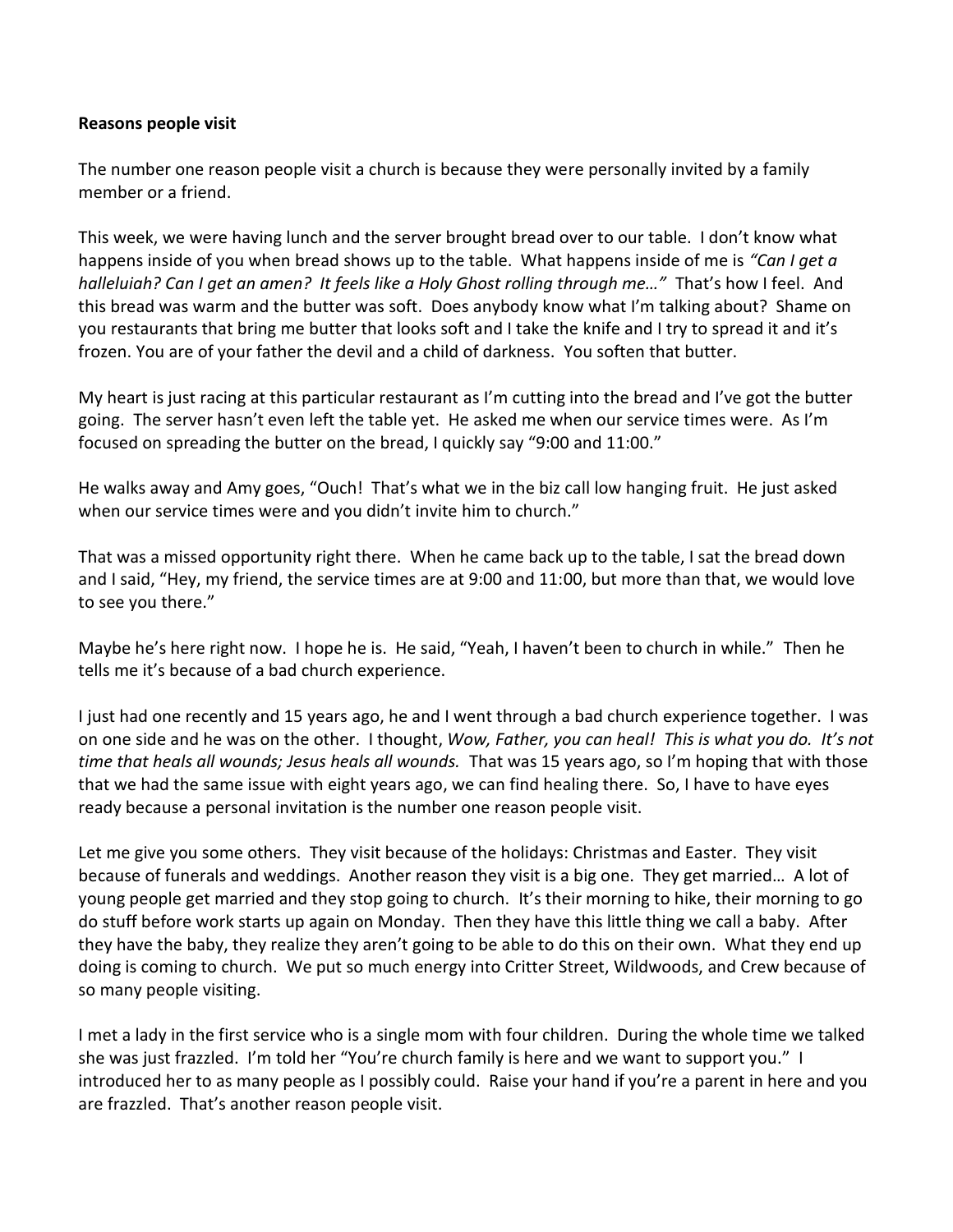Here's a reason people stay. The reason people will come back is because of experience. Research tells us people make their decision to come back to a church within ten to twenty minutes of stepping foot on campus, which is a huge relief to me. That's because it's you. You're the reason they come back. I'm the reason they leave. They feel the authenticity.

We've shared with our greeters often not to hug everybody. We had some huggers for a while. They hugged everybody whether then knew them or not. Some didn't want to be hugged. Some people won't come back because they felt smothered. It's this line that we have to deal with in helping and encouraging and being a church that has life and friendliness. People say they come back because what they experienced here was real. I've said this multiple times over the last few months. Woodland Hills, you excel in this area. You're great at this. And you have the tee shirts to prove it. Some of you want to know how to get a tee shirt. That's in the next steps to come. We can't afford tee shirts for all attenders.

Why do people leave? We get all sorts of reasons on this. "There are too many hypocrites." "It was too showy." "Painful." "Didn't agree." "Too many political jokes." "I could tell the pastor's bent." "I could tell the music guy was this." "I've seen this guy before." You get all sorts of reasons why people leave.

One of the reasons we know people come and go is this thing Gary Smalley referred to, when we first started the church, called unresolved anger. We would be in elder meetings 14 years ago and he would say, "On the guest card, after you fill in your name, address, where you're from, how many kids you have, and your age, I want a little box at the bottom that says *I have unresolved anger*." I didn't want to question my elder, but I think that's a lot to ask out of a first time guest.

He said, "We have to ask it because if they are coming from another church and they have unresolved anger and they don't deal with that church or that pastor or what's going on back there, that anger will resurface here."

We teach this all the time in marriage. If you hate your ex-husband, your next marriage ain't going to go that well. That anger will resurface in this marriage. "He's a much nicer guy." Yeah, because you're dating, because you're newlyweds, because he's walking on the proverbial egg shells, but one day that will dry up and if you haven't dealt with the unresolved anger, it'll come back at you. There are so many folks that leave because they are frustrated. They got mad at that church and now they're here and they want to be a part of this church. You do need to resolve that anger before you try to join here.

Other people leave because they're called somewhere else. We get that. Some people leave because they move to another part of the country. We always try to help people. If you're moving to another part of the country, our church always tries to help you find a new church to plug into.

#### **Five key differences between church shoppers and the unchurched**.

This list comes from my friend Carey Nieuwhof. If you were here last August, Carey spoke in our Orange series. He put this list out earlier this week and told him I was in the middle of studying for Sunday's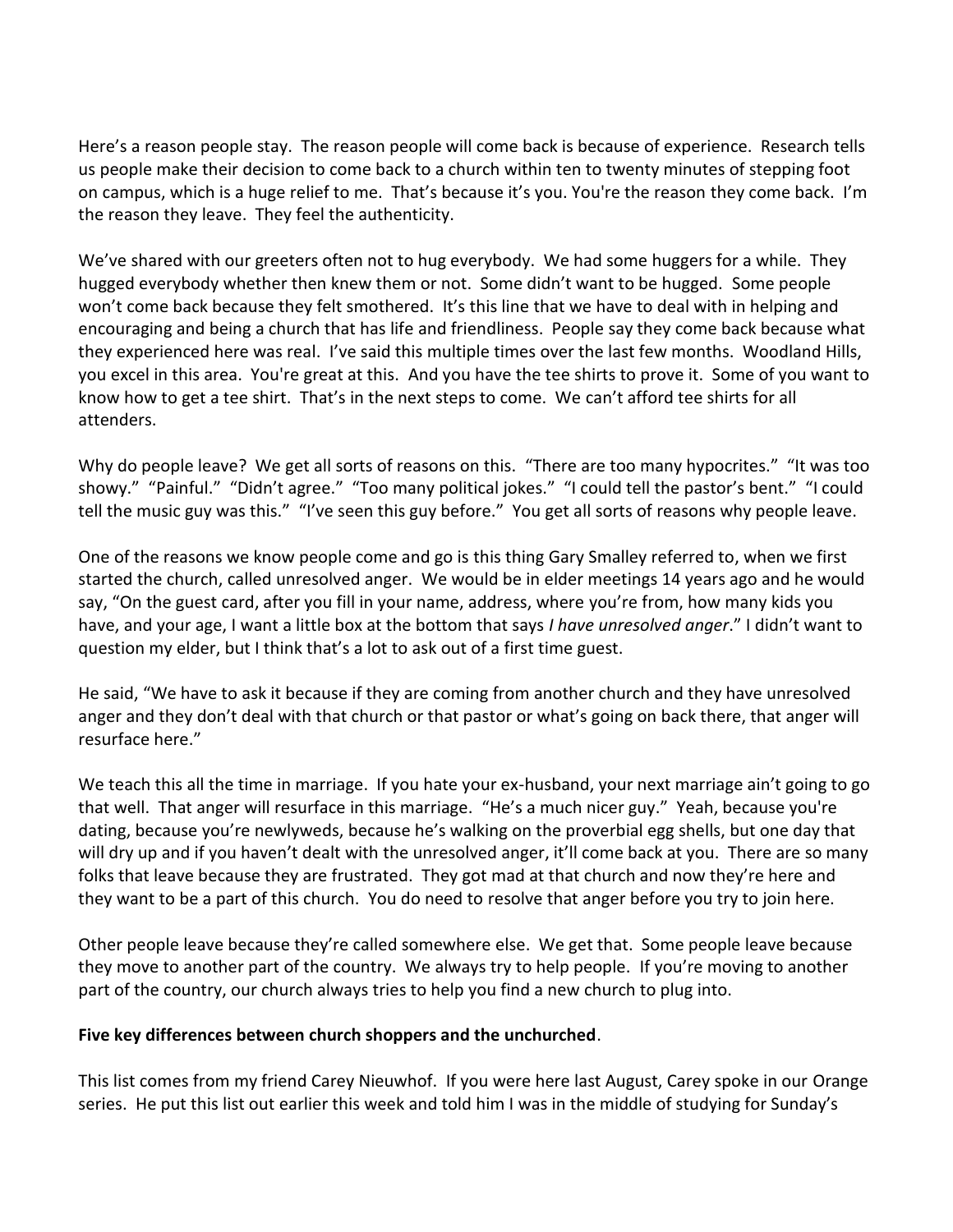message and this list fits perfectly, so I was going to use it. He was glad to help. These are the five key differences. Our heart as always been to reach the unchurched. We've never set out to be… And there are all sorts of clichés for this like "sheep stealers." We don't desire to take from other folks.

1. Church shoppers think their job is to evaluate. The unchurched are looking to learn. We've seen plenty of this. Early on in the ministry, I used to sit down with every person and every yellow pad they had. The wanted to gives us an evaluation of the message.

I used to sit down with this one lady. I had a hard time sharing this in the first service because I still get a lower lip quiver and my heart is not good in the way I share this. It was one of my biggest blunders in ministry. It was sin on my part. I confessed it to her. I confessed to the congregation.

Every week, she would come in with her yellow pad and just give me list after list of everything that needed to change. I wore out. Usually you have to do that with every church member, but those are the pastors that stick around for a year or two. Finally, I snapped in one meeting. I said to her, "You may talk to your husband that way, but you're not going to talk to me that way." As soon as it came out of my mouth, I thought *Oh boy, that wasn't all that pastoral. I don't know if she'll stay at the church or if I want her to.* She left and called an elder meeting. It was bad. I apologized. My heart in that was not good.

We want you to be a part of the church, not come every time and evaluate. Don't we evaluate every time we leave the church? We evaluate the music and the sermon, instead of what Jesus is doing in us. How is he changing us?

2. Church shoppers move quickly from love to hate. Why? It's because of the unresolved anger. Even if it's subtle, it's there. You love it for a while, but then you hate it. The unchurched warm up to you gradually. I want you to get that. They warm up to you gradually. We understand that. Life change is typically slow. If this is your first Sunday here, we're not going to give you a shirt today and tell you to serve next week. We're okay with that. We're not pressuring you… We want you to take the next step and keep taking steps.

3. Church shoppers want their church to be like the last church that they just left. Unchurched people don't. This is another one where you get list after list of people… I don't get it that much anymore, but people would come up and say, "Do you know what this church needs?" And they would give me all these things to do and stop doing. The whole time they're talking, I'm thinking *You're explaining a church 1.3 miles from here. You're explaining a church 2.4 miles from here.*

This has been a joke around here for a while and I think it's still acceptable to say it. We want to put a button on our church website that says "Complaints and Suggestions." When you want to voice a complaint or have a suggestion, you hit that button. When you hit that button, it sends you to the website of First Baptist Church Branson. That's terrible, but I can say that. I love Neil. Neil would probably put a button on First Baptist's website, sending them down here. What if you had a website for what each person was complaining about? We don't want to feed the church shopping culture.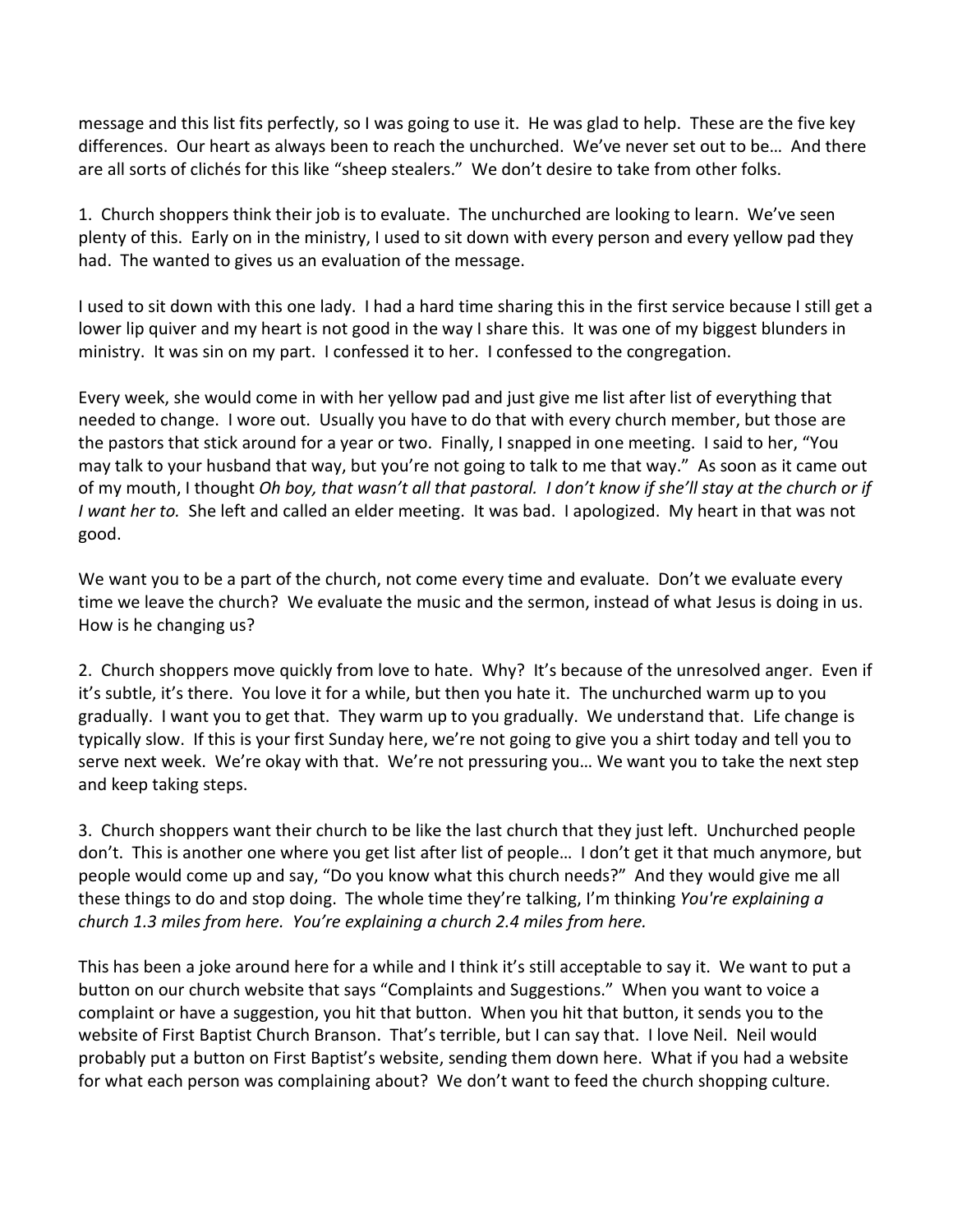4. Church shoppers blame the church when things go wrong in their personal life. The unchurched take responsibility. This is what's so refreshing about the unchurched in our crowd today. When their marriage is falling apart, when their family is falling apart, when they've lost their job, when they've declared bankruptcy, when they gone through foreclosure, they're singing Chris Stapleton's *Ain't nobody to blame but myself.* They get it and they want answers.

When you take a churched person and they go through counseling, they're like "Ryan doesn't know what he's doing; it didn't work." Yeah, but you didn't go into our counseling center with an open heart to have your life rocked by God. You went in there so you could tell people you tried everything and you can hook up with your new girlfriend of boyfriend. We get that. The church shopper will say "If my life ain't working out, it's because that church doesn't care." Come on; it's time for you to start taking personal responsibility for your life.

"My marriage is falling apart and they have a program that's not working for us anymore." That's because you're not showing up. R.G. and Karen will tell you how many times they've sat at Panera Bread, waiting for someone to show up for Marriage 911, who made an appointment and didn't show up. Don't be that person. Honestly, we should be refreshed by the attitude of the unchurched. They get what's going on in their heart and life and they're not blaming people. "That church is so large they don't care about me." It's time for you to step up and take responsibility.

5. Church shoppers want to lead THEIR ministry. Unchurched people want to get involved in THE ministry. I see this a lot. It doesn't happen as much anymore, but people would bring me their tape or their DVD or their book in their first week here and want to lead a class about it. To which I go "Hi, I'm Ted and your name is? We need to get to know you a little bit." They want to find a church that will take on their passion and their particular program or plan.

Here are the steps that we want to give and close with today. Church shoppers, you are a different church every year or two and you've not set down roots. Maybe your next step is to stay put. Take personal responsibility for your life. What are you teaching your kids that you keep dating the church, but won't commit? This is big one for Amy and me. We want Corynn and Carson to grow up loving not only Jesus, but also his bride.

This is why next week we are going to move from the crowd to the congregation. I want my kids to grow up with a deep love for the local church. They aren't going to get that if I'm finding a new church every year. They're not going to get that if I get mad at a church and go to the next church. They're not going to get that if the pastor says one thing or twenty that bug me and I'm going somewhere else. They're going to get that we go and feed this consumer mindset of whatever is going to fit our schedule and our time and our plan best. We want you to consider staying put. I have to be honest with you. It may not be in this church that you stay put. It may be another church and we're great with that. We're not saying we're the only church in town. We want you to find where you can serve and stay put, and you can follow Jesus and take your next steps.

The last one is for all the unchurched in here. You've never been part of a church. You've not placed faith in Jesus. You're thinking your next step is salvation. Yes, we present to you the clear gospel of